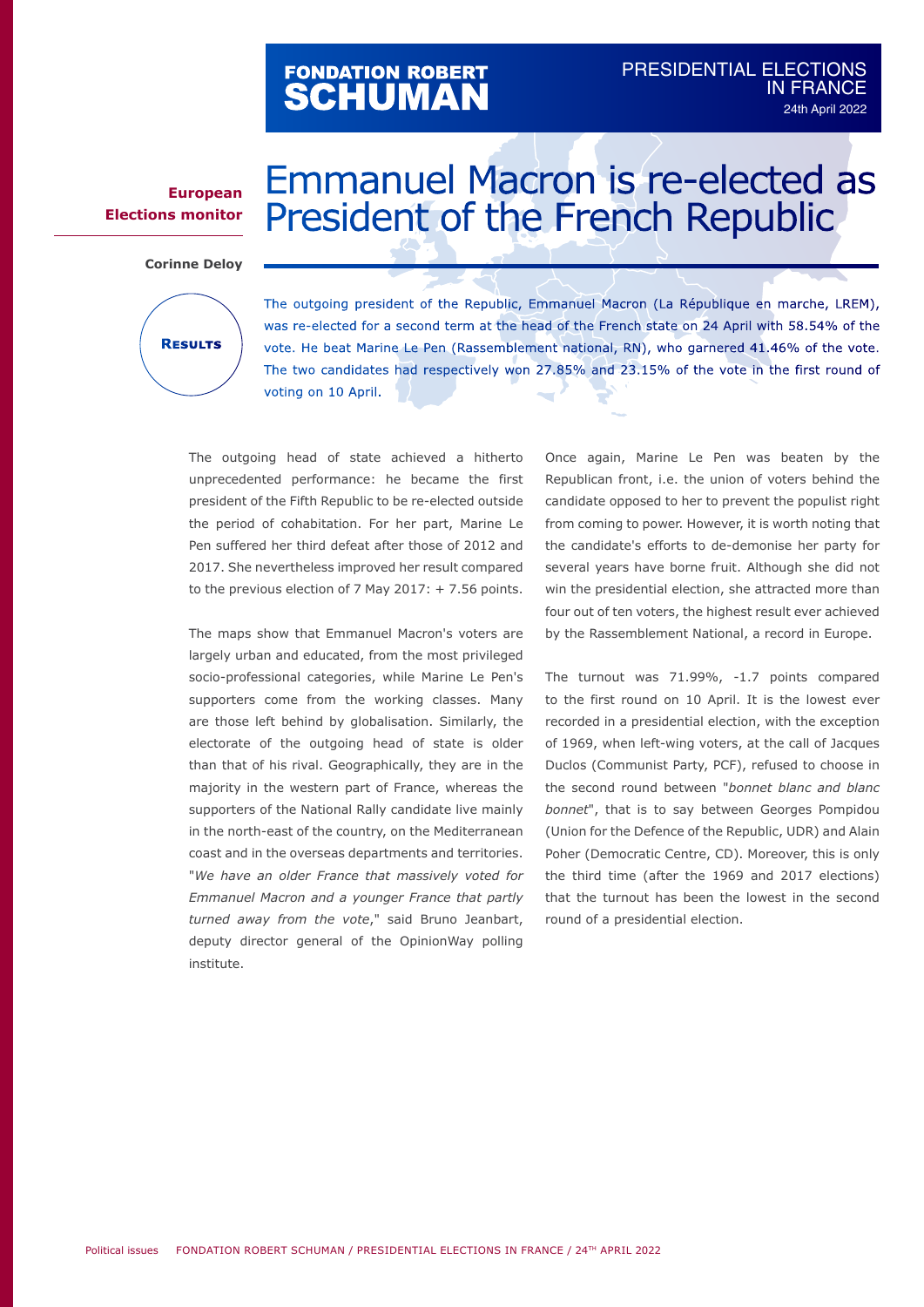## **Presidential elections in France**

24th April 2022

#### **Results of the presidential elections of 10 and 24 April 2022 in France Turnout: 73.69% (1st round) and 71.99% (2nd round)**

| <b>Candidates</b>                                              | No of votes won<br>(1st round) | % of votes cast<br>(1st round) | No of votes won<br>(2nd round) | % of votes cast<br>(2nd round) |
|----------------------------------------------------------------|--------------------------------|--------------------------------|--------------------------------|--------------------------------|
| <b>Emmanuel Macron (La République</b><br>en marche, LREM)      | 9 783 058                      | 27,85                          | 18 779 641                     | 58,54                          |
| <b>Marine Le Pen (Rassemblement</b><br>national, RN)           | 8 133 828                      | 23,15                          | 12 297 760                     | 41,46                          |
| Jean-Luc Mélenchon (La France<br>insoumise, LFI)               | 7 712 520                      | 21,95                          |                                |                                |
| <b>Eric Zemmour (Reconquête)</b>                               | 2 485 226                      | 7,07                           |                                |                                |
| Valérie Pécresse (Les Républicains,<br>LR)                     | 1 679 001                      | 4,78                           |                                |                                |
| <b>Yannick Jadot (Europe écologie-Les</b><br>Verts, EE-LV)     | 1 627 853                      | 4,63                           |                                |                                |
| Jean Lassalle (Résistons, RES)                                 | 1 101 387                      | 3,13                           |                                |                                |
| <b>Fabien Roussel (Parti communiste</b><br>français, PCF)      | 802 422                        | 2,28                           |                                |                                |
| Nicolas Dupont-Aignan (Debout la<br>France, DLF)               | 725 176                        | 2,06                           |                                |                                |
| Anne Hidalgo (Parti socialiste, PS)                            | 616 478                        | 1,74                           |                                |                                |
| <b>Philippe Poutou (Nouveau Parti</b><br>anticapitaliste, NPA) | 268 904                        | 0,76                           |                                |                                |
| Nathalie Arthaud (Lutte ouvrière,<br>LO)                       | 197 094                        | 0,56                           |                                |                                |

Source : <https://www.resultats-elections.interieur.gouv.fr/presidentielle-2022/FE.html>

"*This new era will not be a continuation of the fiveyear term that is coming to an end*," said Emmanuel Macron after the results were announced. "*I want to thank all the French people who, in the first and second rounds, placed their trust in me to bring about a more independent France, a stronger Europe, through investments and profound changes (...) I also know that many of our compatriots voted for me today, not to support the ideas I put forward but to block the far right and I want to tell them here that I am aware that this vote binds me for the years to come. I am the custodian of their sense of duty, their attachment to the Republic and respect for the differences that have been expressed in recent weeks*," said the President of the Republic.

Emmanuel Macron promised to pass an exceptional law in favour of purchasing power this summer and to maintain the shield containing energy prices if they continue to rise. The reform of pensions and institutions should be priorities of his next five-year term.

"*Tonight's result is in itself a resounding victory*," said Marine Le Pen after the results. More exposed during the electoral campaign between the two rounds, she did not manage to assert herself during these two weeks where she often seemed hesitant and unclear on subjects that are however the favourite themes of her party such as the referendum on the death penalty, the banning of the veil in the public space, the membership of France in the European Union. Marine Le Pen said she wanted to be a "*strong counter-power*", a difficult task given the current voting system for the legislative elections.

Emmanuel Macron is 44 years old and comes from Amiens. He holds a Master's degree in philosophy

02